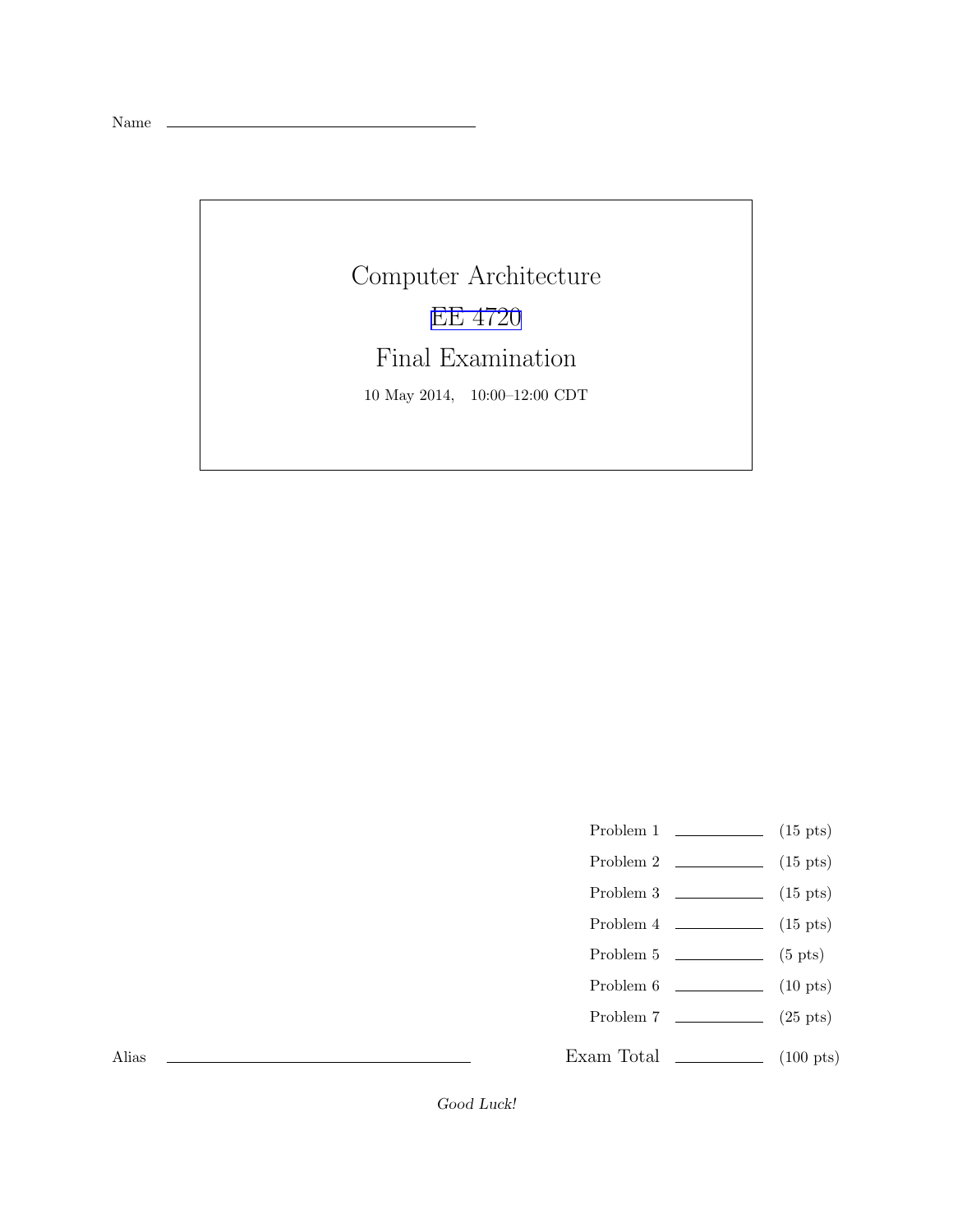

Problem 1: (15 pts) Illustrated below is the stall-in-ME version of our MIPS implementation, taken from the solution to the midterm exam.

(a) Show a pipeline execution diagram of the code below on this pipeline.

(b) Wires in the diagram are labeled A, B, C, and D. Under your pipeline execution diagram show the values on those wires when they are in use.

```
Show pipeline execution diagram. \Box Show values of A, B, C, and D.
add.s f4,f5,f6
sub.s f7,f8,f9
lwc1 f1, 0(r2)
A:
B:
C:
D:
```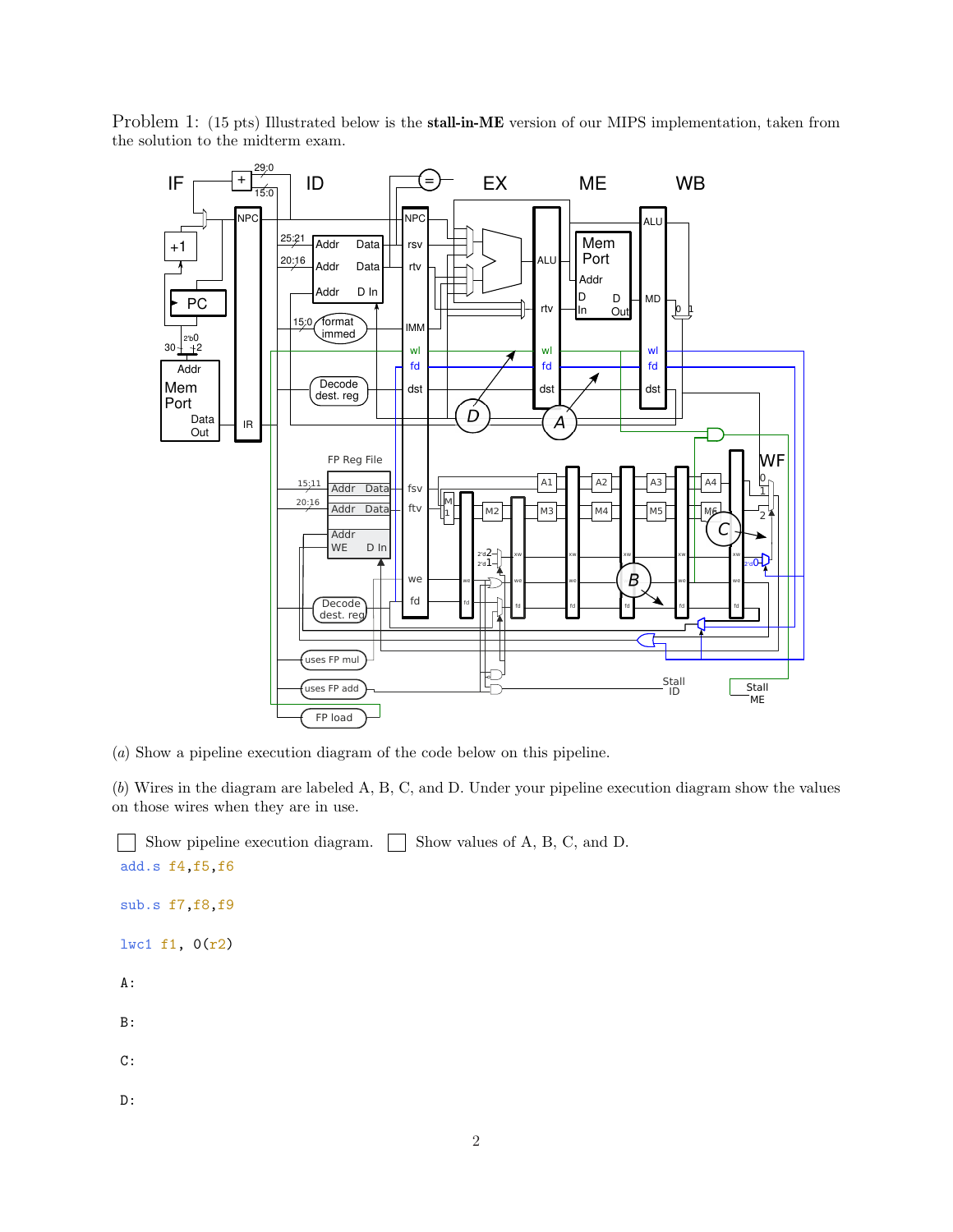Problem 2: (15 pts) Illustrated below is a 2-way superscalar MIPS implementation. Design the hardware described below. You can use the following logic blocks (with appropriate inputs) in your solution: The output of logic block isALU is 1 if the instruction's result is computed by the integer ALU. The output of logic block rtSrc is 1 if the instruction uses the rt register as a source. The output of logic block isStore is 1 if the instruction is a store.



(a) Design logic to generate a signal named STALL, which should be 1 when there is a true (also called data or flow) dependence between the two instructions in ID.

Control logic to detect true dependence in ID and assign STALL.

(b) The code fragment below should generate a stall in our two-way superscalar implementation when the two instructions are in the same fetch group. However this particular instruction pair is a special case in which the stall is not necessary when the right bypass path(s) and control logic are provided. Note: There was a similar-sounding problem in last year's final, but the solutions are different.

```
0x1000: add r1, r2, r3
0x1004: sw r1, 0(r5)
```
Add the bypass path(s) needed so that the code executes without a stall.

Add control logic to detect this special case and use it to suppress the stall signal from the first part.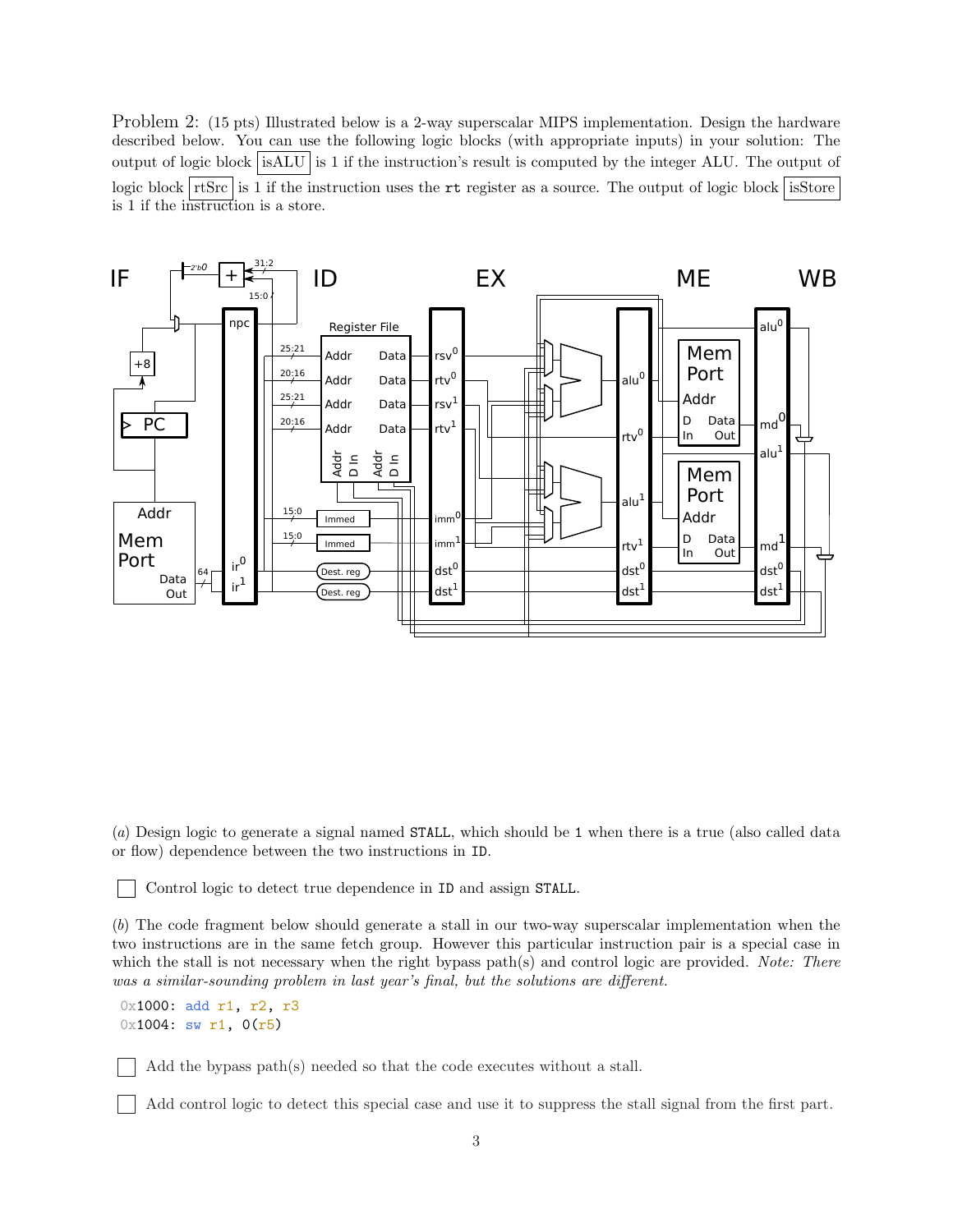Problem 3: (15 pts) Code producing the branch patterns shown below is to run on three systems, each with a different branch predictor. All systems use a  $2^{30}$  entry BHT. One system has a bimodal predictor. one system has a local predictor with a 12-outcome local history, and one system has a global predictor with a 12-outcome global history.

(a) Branch behavior is shown below. Notice that B2's outcomes come in groups of three, such as 3 qs. The first outcome of each group is random and is modeled by a Bernoulli random variable with  $p = .5$  (taken probability is .5). The second and third outcomes are the same as the first. For example, if the first q is T the second and third q will also be T. If the first s is N, the second and third s will also be N. Answer each question below, the answers should be for predictors that have already warmed up.

|  |  |  |  |  |  | B1: T T T N N T T T N N   |
|--|--|--|--|--|--|---------------------------|
|  |  |  |  |  |  | B2: r r r q q q s s s u   |
|  |  |  |  |  |  | B3: T T T T T T T T T T T |

What is the accuracy of the bimodal predictor on branch B1?

What is the approximate accuracy of the bimodal predictor on branch  $B2$ ? Explain.

What is the minimum local history size needed to predict B1 with  $100\%$  accuracy?

What is the accuracy of the local predictor on branch B2, after warmup. | Explain.

What is the best local history size for branch B2, taking warmup into consideration. | Explain.

How many different GHR values will there be when predicting B3?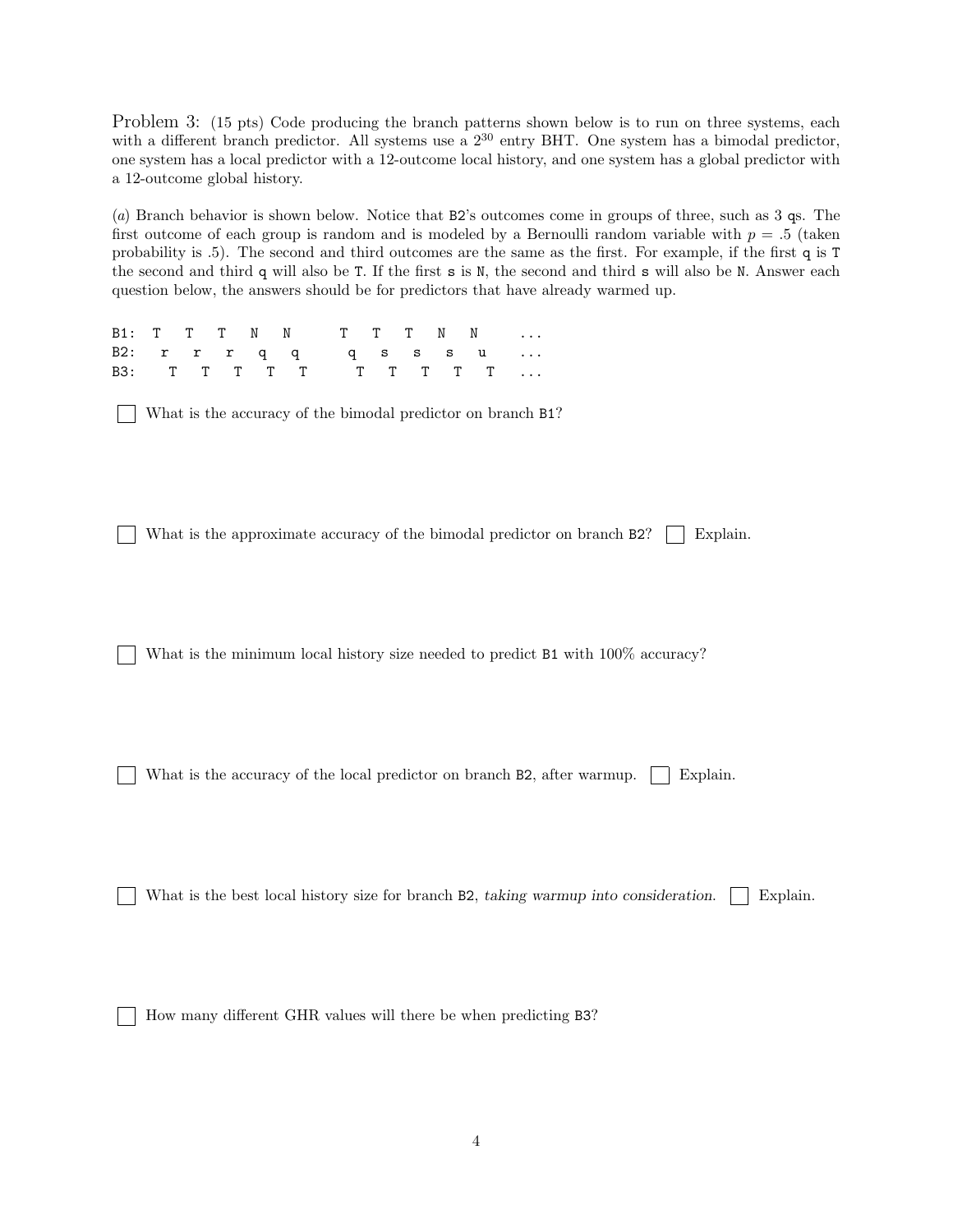Problem 3, continued:

In this part consider the same predictors as on the previous page, except this time the BHT has  $2^{14}$  entries. Also, consider the same branch patterns, they are repeated below, along with the address of branches B1 and B2. The branch predictors are part of a MIPS implementation.

| 0x1234: B1: T T T N N T T T N N |                         |  |  |  |  |  |  |
|---------------------------------|-------------------------|--|--|--|--|--|--|
| 0x1242: B2: r r r q q q s s s u |                         |  |  |  |  |  |  |
|                                 | B3: T T T T T T T T T T |  |  |  |  |  |  |

(b) Choose an address for branch B3 that will result in a BHT collision with branch B1.

Address for B3 that results in a collision.

(c) How does the collision change the prediction accuracy of the bimodal predictor on the two branches?

 $\Box$  Change in B1 and  $\Box$  Change in B3.

(d) (The answer to the following question does not depend on the sample branch patterns above.) Suppose we detect a BHT collision (perhaps by using tags). Why should we predict not taken?

 $\mathbf{L}$ 

Reason for predicting not-taken for a collision.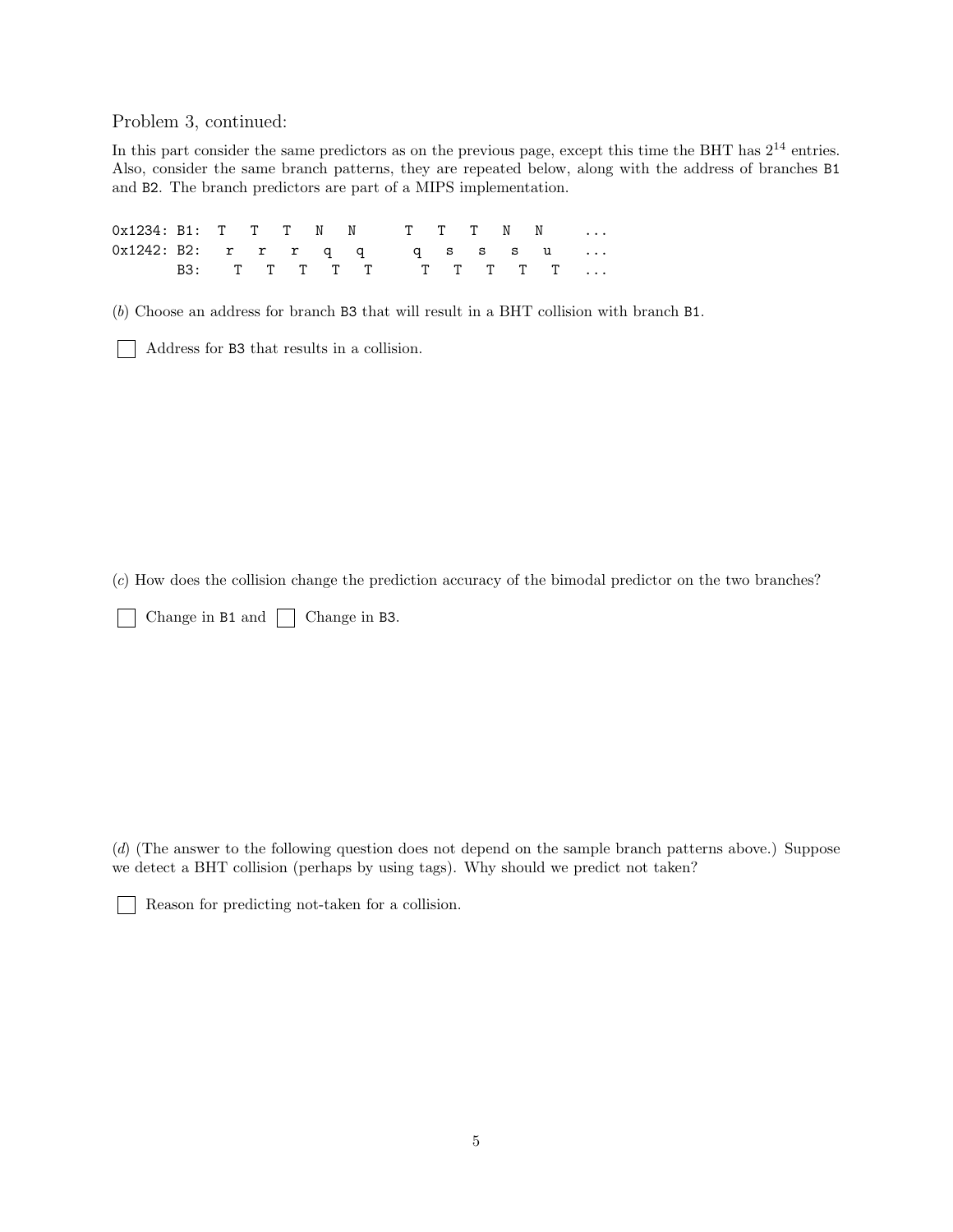Problem 4: (15 pts) The diagram below is for a  $256 \text{ kiB}$  ( $2^{18}$  B) set-associative cache. Hints about the cache are provided in the diagram.

(a) Answer the following, formulæ are fine as long as they consist of grade-time constants.



6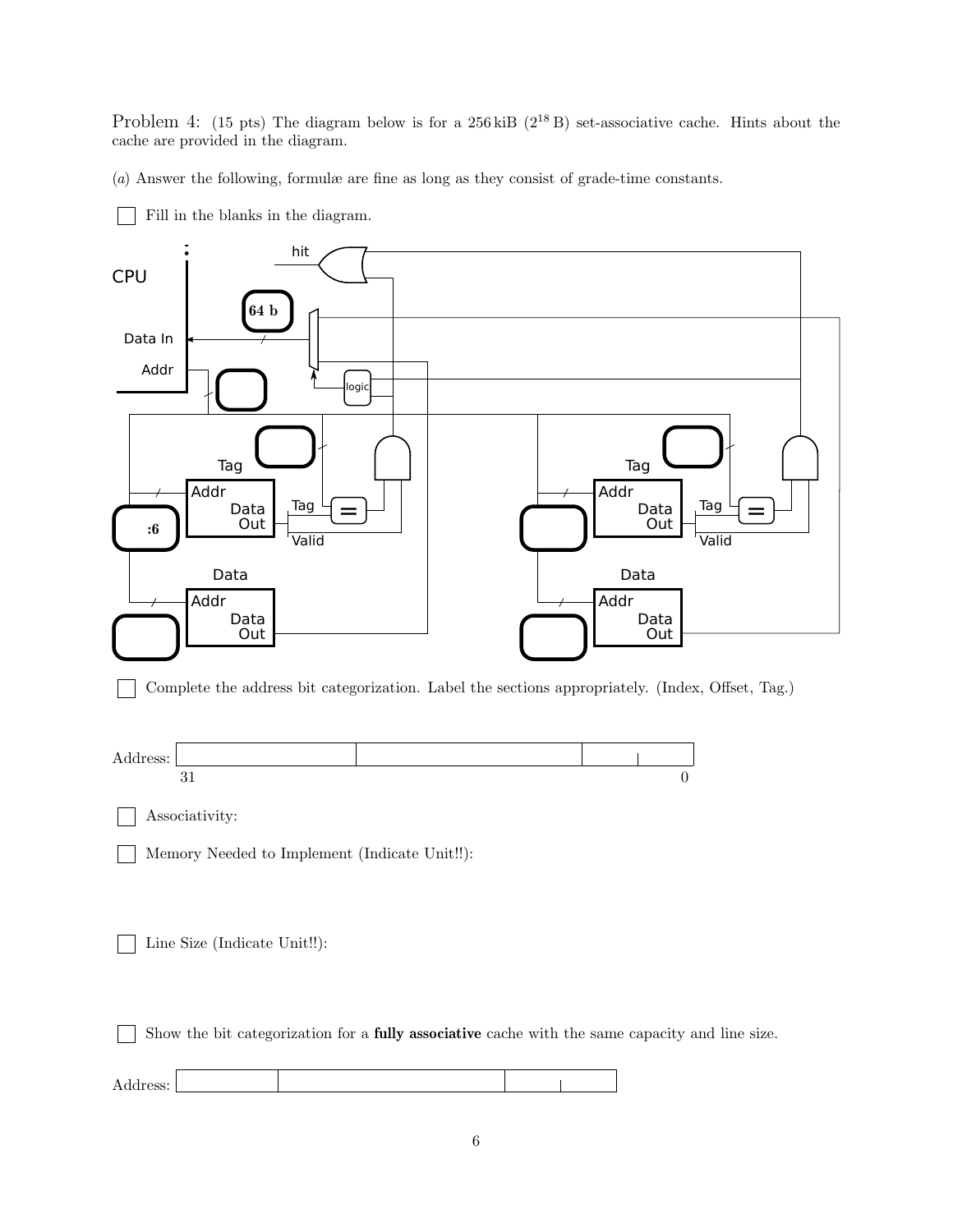Problem 4, continued: The problems on this page are **not** based on the cache from the previous page. The code in the problems below run on a  $4 \text{ MiB}$  ( $2^{22}$  byte) 4-way set-associative cache with a line size of 128 bytes.

Each code fragment starts with the cache empty; consider only accesses to the arrays.

(b) Find the hit ratio executing the code below.

```
double sum = 0;
double a = 0x2000000; // sizeof(double) == 8
int i;
int ILIMIT = 1 << 11; // = 2^{11}for (i=0; i<ILIMIT; i++) sum += a[ i ];
```
What is the hit ratio running the code above? Show formula and briefly justify.

 $(c)$  Find the largest value for BSIZE for which the second for loop will enjoy a 100% hit ratio.

```
struct Some_Struct {
 double val; \frac{1}{16} // sizeof(double) = 8
 double norm_val;
 double a[14];
};
 const int BSIZE = \frac{1}{2} ; \frac{1}{5} <- FILL IN
 Some_Struct *b;
 for ( int i = 0; i < BSIZE; i++) sum += b[i].val;for ( int i = 0; i < BSIZE; i++) b[i].norm_val = b[i].val / sum;
```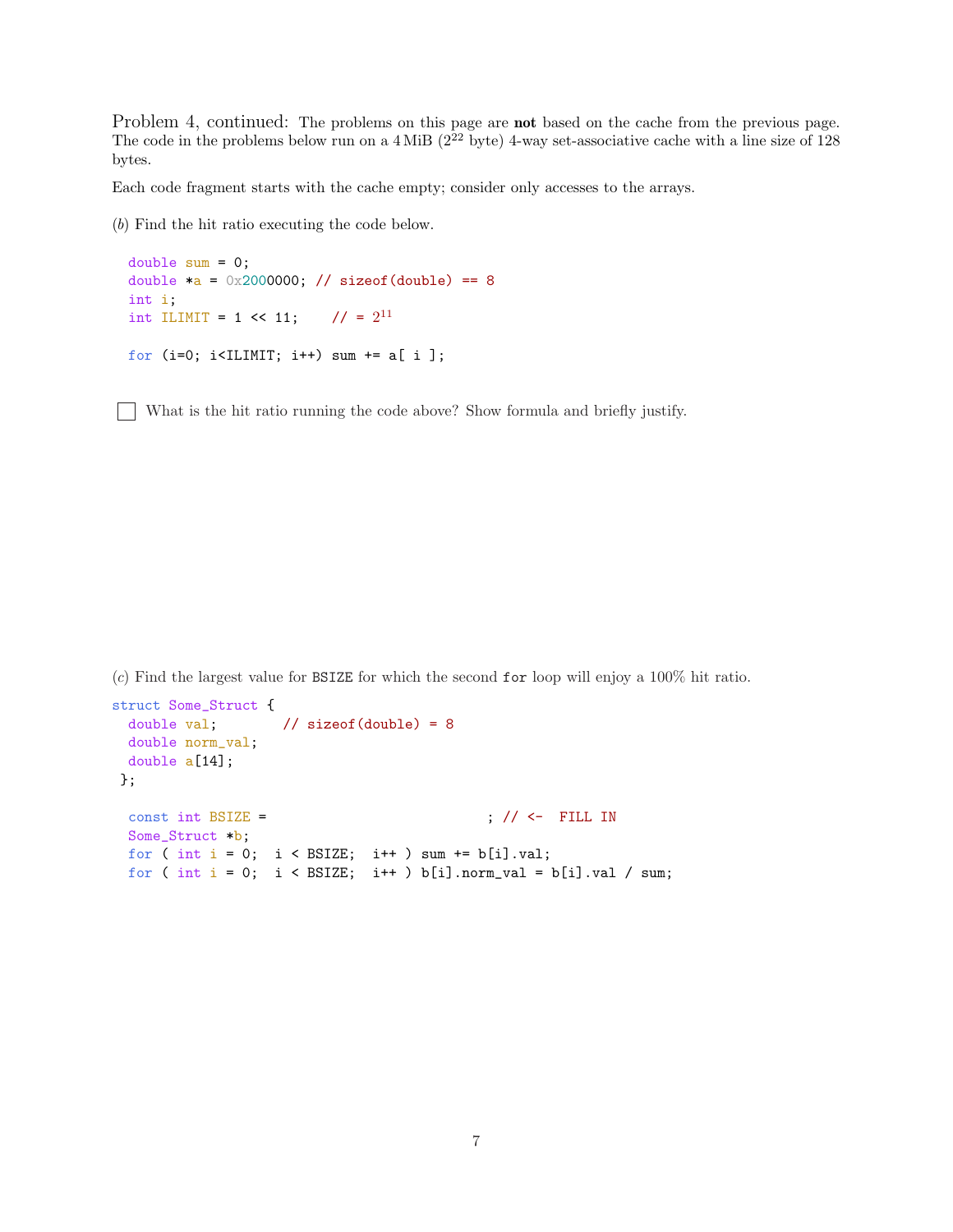Problem 5: (5 pts) The displacement in MIPS branches is 16 bits. Consider a new MIPS branch instruction, bfeq rsn, rtn (branch far), where rsn and rtn are 2-bit fields that refer to registers 4-7. As with beq, branch bfeq is taken if the contents of registers rsn and rtn are equal. With six extra bits bfeq can branch 64 times as far.

(a) Show an encoding for this instruction which requires as few changes to existing hardware as possible.

 $\Box$  Encoding for bfeq.  $\Box$  Explain how minimizes changes.

(b) Modify the pipeline below to implement the new instruction. Use as little hardware as possible.

**Briefly show changes.** 

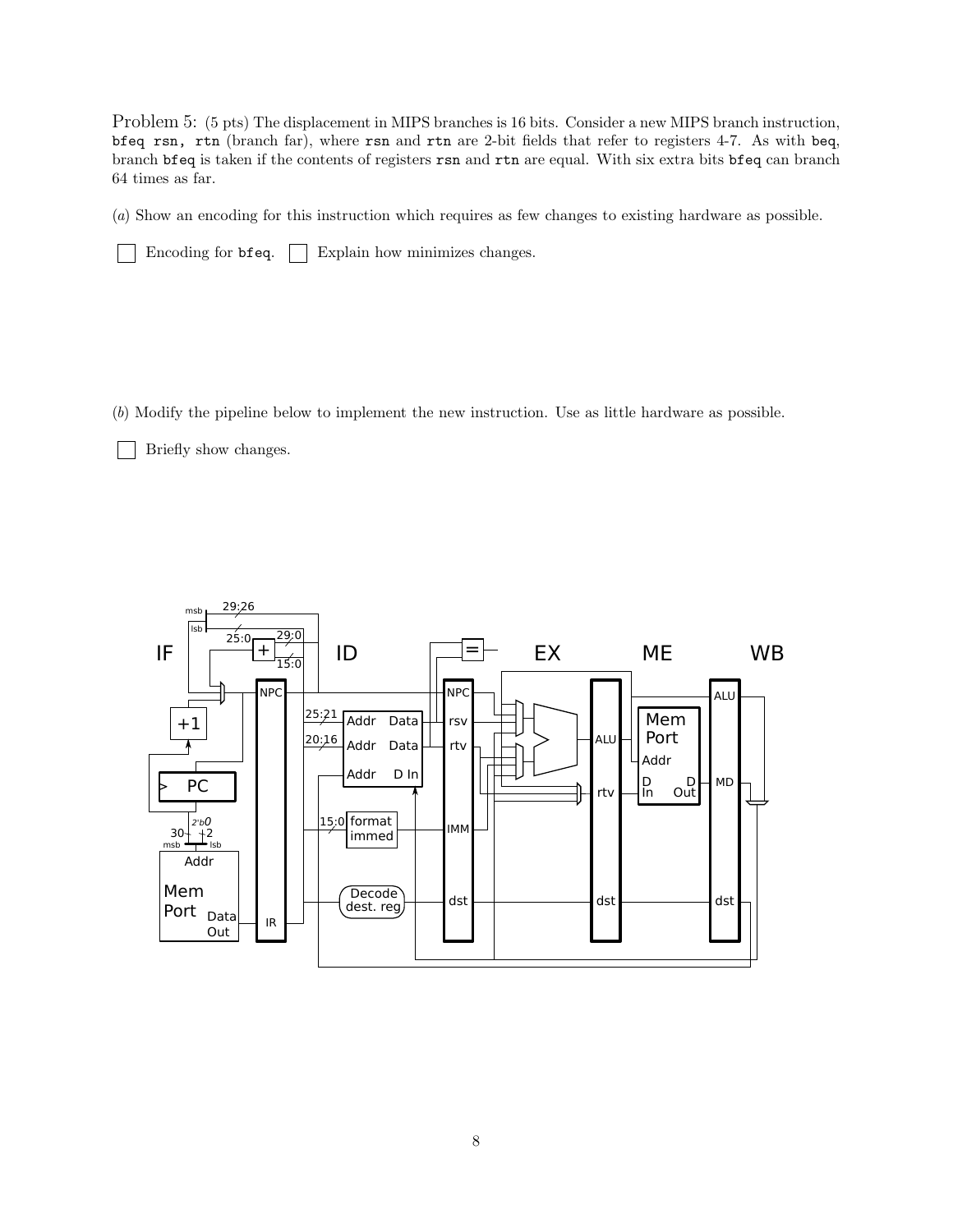Problem 6: (10 pts) Illustrated below is a dynamically scheduled four-way superscalar MIPS implementation and the execution of code on that implementation.



|  | LOOP: # Cycle 0 1 2 3 4 5 6 7 8 9 10 11 12 13 14 |                 |  |  |  |                   |  |  |  |  |
|--|--------------------------------------------------|-----------------|--|--|--|-------------------|--|--|--|--|
|  | $1\text{wcl } f2$ , $0(r1)$ IF ID Q RR EA ME WB  |                 |  |  |  |                   |  |  |  |  |
|  | add.s f4, f4, f2 IF ID Q RR A1 A2 A3 A4 WB       |                 |  |  |  |                   |  |  |  |  |
|  | bne $r1, r2, L00P$                               | IF ID Q RR B WB |  |  |  |                   |  |  |  |  |
|  | addir1, r1, 4 IF ID Q RR EX WB                   |                 |  |  |  |                   |  |  |  |  |
|  | LOOP: # 0 1 2 3 4 5 6 7 8 9 10 11 12 13 14       |                 |  |  |  |                   |  |  |  |  |
|  | $1\text{wcl } f2$ , $0(r1)$ IF ID Q RR EA ME WB  |                 |  |  |  |                   |  |  |  |  |
|  | add.s $f4$ , $f4$ , $f2$ IF ID Q                 |                 |  |  |  | RR A1 A2 A3 A4 WB |  |  |  |  |
|  | bne r1, r2, LOOP IF ID Q RR B WB                 |                 |  |  |  |                   |  |  |  |  |
|  | addi r1, r1, 4 IF ID Q RR EX WB                  |                 |  |  |  |                   |  |  |  |  |
|  | # Cycle 0 1 2 3 4 5 6 7 8 9 10 11 12 13 14       |                 |  |  |  |                   |  |  |  |  |

(a) On the diagram above indicate when each instruction will commit.

Show commits on diagram above.

(b) What is the execution rate, IPC, for the code above for a large number of iterations assuming perfect branch prediction. Note that the system is dynamically scheduled.

IPC for code above for large number of iterations.

(c) On the next page there is a table showing the values of selected signals during the execution of the code, the signals are related to register renaming. Show values where indicated on the table. Note that ID:incmb is already shown in cycle 1, show its values for later cycle(s).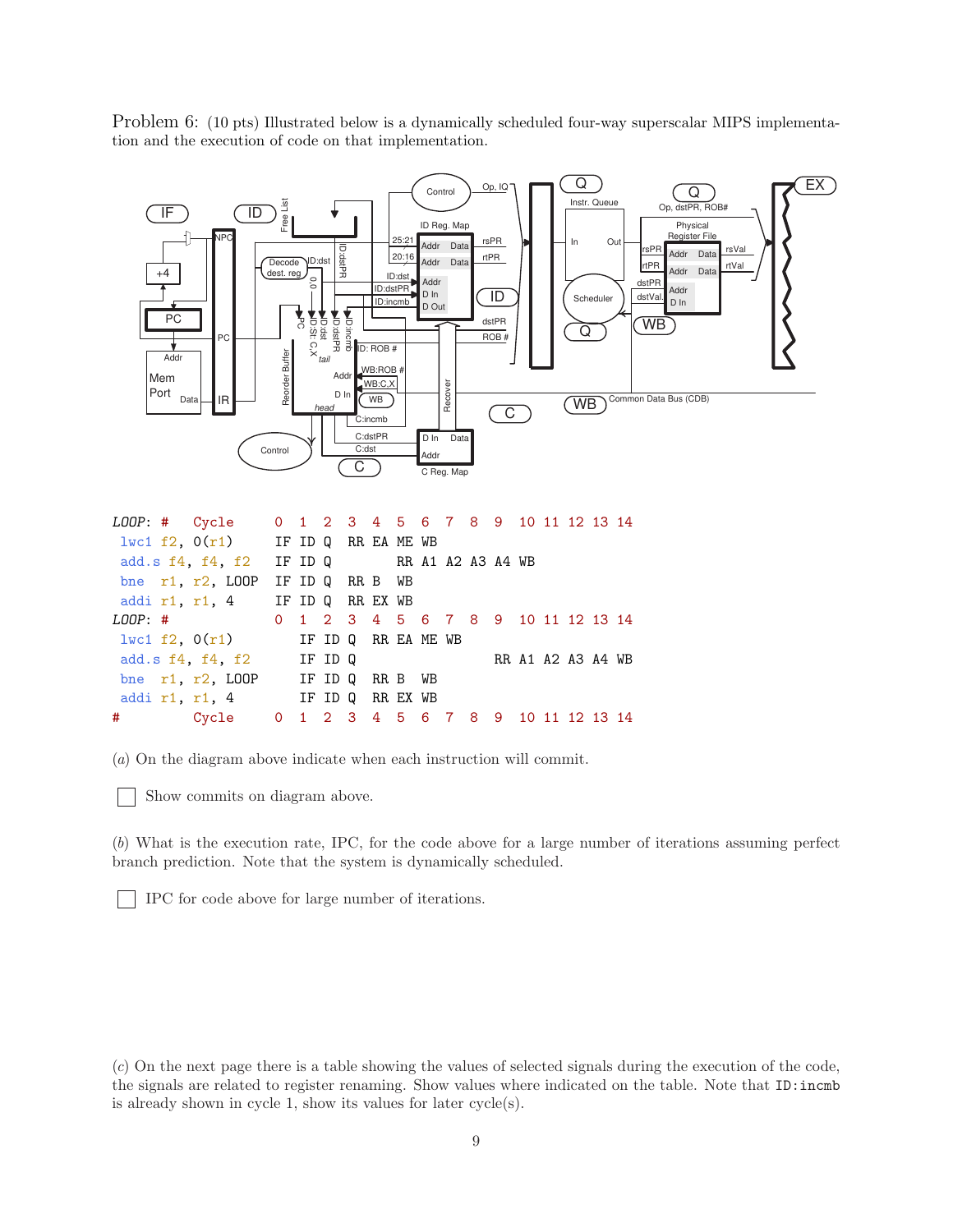

Show values where indicated.

| LOOP: # Cycle                                     |                    | 0                   | $\mathbf{1}$ | 2              | 3     | 4               | 5               | 6              | $\overline{7}$ | 8 | 9   | 10 | 11              | 12              | 13          | 14                      |
|---------------------------------------------------|--------------------|---------------------|--------------|----------------|-------|-----------------|-----------------|----------------|----------------|---|-----|----|-----------------|-----------------|-------------|-------------------------|
| 1wc1 f2, 0(r1)                                    |                    | IF                  | ID           | Q              | RR    | EA              | ME              | WB             |                |   |     |    |                 |                 |             |                         |
| add.s f4, f4, f2                                  |                    | $\operatorname{IF}$ | ID           | Q              |       |                 | $\rm RR$        | $\mathtt{A1}$  | A2 A3          |   | A4  | WВ |                 |                 |             |                         |
|                                                   | bne $r1, r2, LOOP$ | IF                  | ID           | Q              | RR.   | B               | WB              |                |                |   |     |    |                 |                 |             |                         |
| addi r1, r1, 4                                    |                    | $\operatorname{IF}$ | ID           | Q              | RR    | EX              | WB              |                |                |   |     |    |                 |                 |             |                         |
| LOOP: # Cycle                                     |                    | $\mathbf{O}$        | $\mathbf{1}$ | $\overline{2}$ | 3     | 4               | 5 <sup>5</sup>  | 6              | $7\phantom{.}$ | 8 | 9   | 10 | 11              | 12              | 13          | 14                      |
| $l$ wc1 f2, 0(r1)                                 |                    |                     | ΙF           | ID             | Q     | RR              | ΕA              | МE             | WB             |   |     |    |                 |                 |             |                         |
| add.s f4, f4, f2                                  |                    |                     | ΙF           | ID             | Q     |                 |                 |                |                |   | RR. | A1 | A2              | ΑЗ              | A4          | WB                      |
|                                                   | bne r1, r2, LOOP   |                     | IF           | ID             | Q     | RR.             | B               | WB             |                |   |     |    |                 |                 |             |                         |
| addi r1, r1, 4                                    |                    |                     | IF           | ID             | Q     | RR              | EХ              | WB             |                |   |     |    |                 |                 |             |                         |
| #                                                 | Cycle              | $\mathbf 0$         | $\mathbf{1}$ | 2 <sup>1</sup> | 3     | $\overline{4}$  | 5               | $6\phantom{1}$ | $\mathbf 7$    | 8 | 9   | 10 | 11              | 12 <sup>°</sup> | 13          | 14                      |
| ID:dstPR 0 (lwc1)                                 |                    |                     | 65           | 62             |       |                 |                 |                |                |   |     |    |                 |                 |             |                         |
| ID:dstPR 1 (add.s)                                |                    |                     | 97           | 69             |       |                 |                 |                |                |   |     |    |                 |                 |             |                         |
| ID:dstPR 3 (addi)                                 |                    |                     | 60           | 79             |       |                 |                 |                |                |   |     |    |                 |                 |             |                         |
| # Show values for signals below, including incmb. |                    |                     |              |                |       |                 |                 |                |                |   |     |    |                 |                 |             |                         |
| #                                                 | Cycle              | $\mathsf{O}$        | $1 -$        | $2^{\circ}$    | $3 -$ | $4\overline{ }$ | $5\phantom{.0}$ | $\overline{6}$ | $\overline{7}$ | 8 | 9   | 10 | 11              | 12              | 13          | 14                      |
|                                                   |                    |                     |              |                |       |                 |                 |                |                |   |     |    |                 |                 |             |                         |
| ID: incmb $0$ (lwc1)                              |                    |                     | 83           |                |       |                 |                 |                |                |   |     |    |                 |                 |             |                         |
| ID:incmb 1 (add.s)                                |                    |                     | 20           |                |       |                 |                 |                |                |   |     |    |                 |                 |             |                         |
| ID:incmb 3 (addi)                                 |                    |                     | 67           |                |       |                 |                 |                |                |   |     |    |                 |                 |             |                         |
|                                                   |                    |                     |              |                |       |                 |                 |                |                |   |     |    |                 |                 |             |                         |
| ID:rsPR 0 (lwc1)                                  |                    |                     |              |                |       |                 |                 |                |                |   |     |    |                 |                 |             |                         |
|                                                   |                    |                     |              |                |       |                 |                 |                |                |   |     |    |                 |                 |             |                         |
| ID:rsPR 1 (add.s)                                 |                    |                     |              |                |       |                 |                 |                |                |   |     |    |                 |                 |             |                         |
|                                                   |                    |                     |              |                |       |                 |                 |                |                |   |     |    |                 |                 |             |                         |
| ID:rsPR 3 (addi)                                  |                    |                     |              |                |       |                 |                 |                |                |   |     |    |                 |                 |             |                         |
|                                                   |                    |                     |              |                |       |                 |                 |                |                |   |     |    |                 |                 |             |                         |
| ID:rtPR 1 (add.s)                                 |                    |                     |              |                |       |                 |                 |                |                |   |     |    |                 |                 |             | $\leftarrow$ rt, not rs |
| #                                                 | Cycle              | $\mathbf 0$         | $\mathbf{1}$ | $\overline{2}$ | 3     | 4               | 5               | 6              | 7              | 8 | 9   | 10 |                 |                 | 11 12 13 14 |                         |
| $WB:dstPR$ 0 $(lwc1)$                             |                    |                     |              |                |       |                 |                 |                |                |   |     |    |                 |                 |             |                         |
|                                                   |                    |                     |              |                |       |                 |                 |                |                |   |     |    |                 |                 |             |                         |
| WB:dstPR 1 (add.s)                                |                    |                     |              |                |       |                 |                 |                |                |   |     |    |                 |                 |             |                         |
|                                                   |                    |                     |              |                |       |                 |                 |                |                |   |     |    |                 |                 |             |                         |
| WB:dstPR 3 (addi)                                 |                    |                     |              |                |       |                 |                 |                |                |   |     |    |                 |                 |             |                         |
|                                                   |                    |                     |              |                |       |                 |                 |                |                |   |     |    |                 |                 |             |                         |
| #                                                 | Cycle              | $\mathbf 0$         | $\mathbf{1}$ | $\overline{2}$ | 3     | 4               | 5               | 6              | 7              | 8 | 9   | 10 | 11 <sup>1</sup> | 12              | 13          | 14                      |
|                                                   |                    |                     |              |                |       |                 |                 |                |                |   |     |    |                 |                 |             |                         |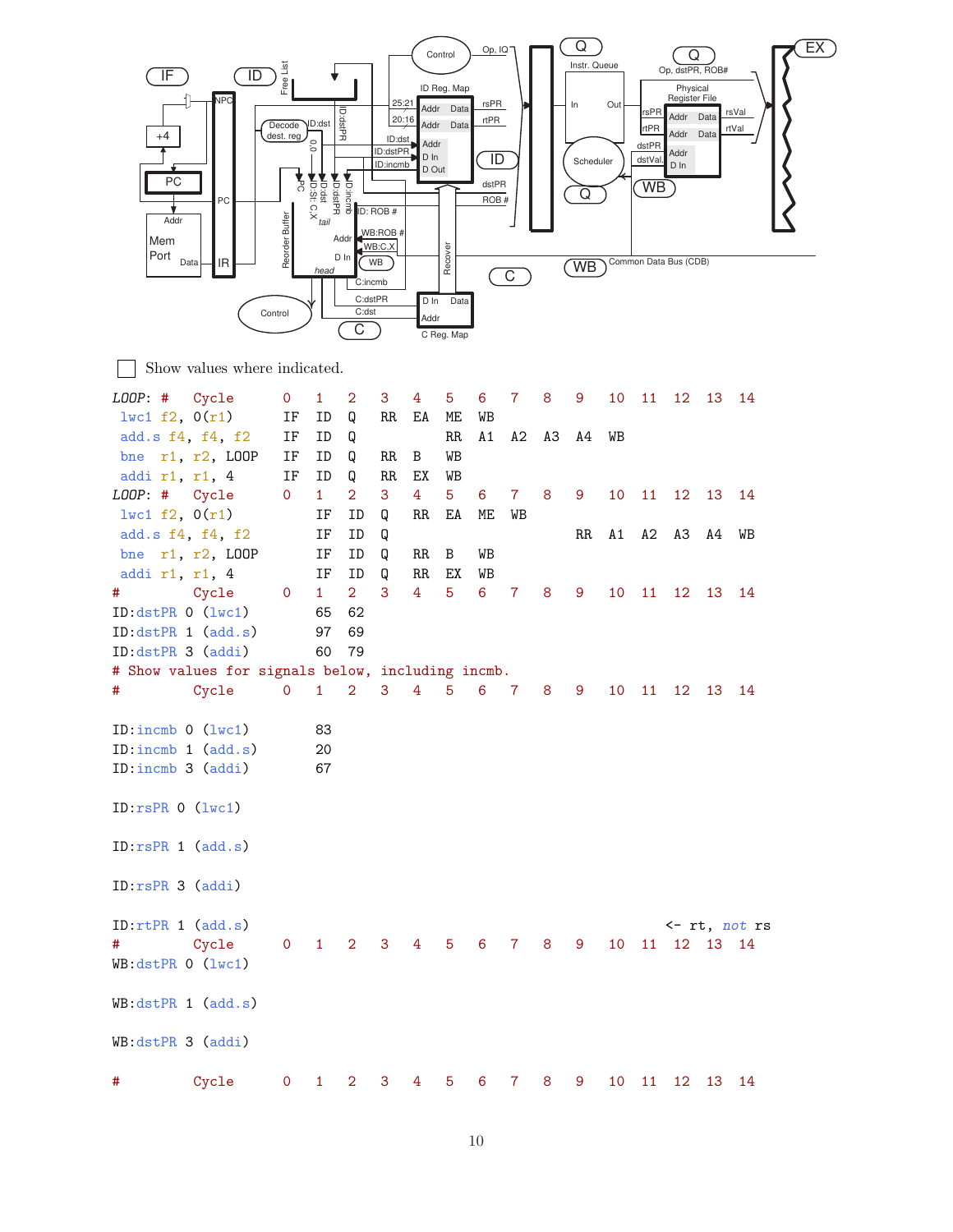Problem 7: (25 pts) Answer each question below.

(a) Describe how cost and performance limit the practical largest value of width (value of  $n$ ) in an n-way superscalar implementation.

Cost limiter.

Performance limiter.

 $\mathbf{L}$ 

(b) What is the most important factor in determining the size of a level 1 cache?

Most important factor in L1 cache size.